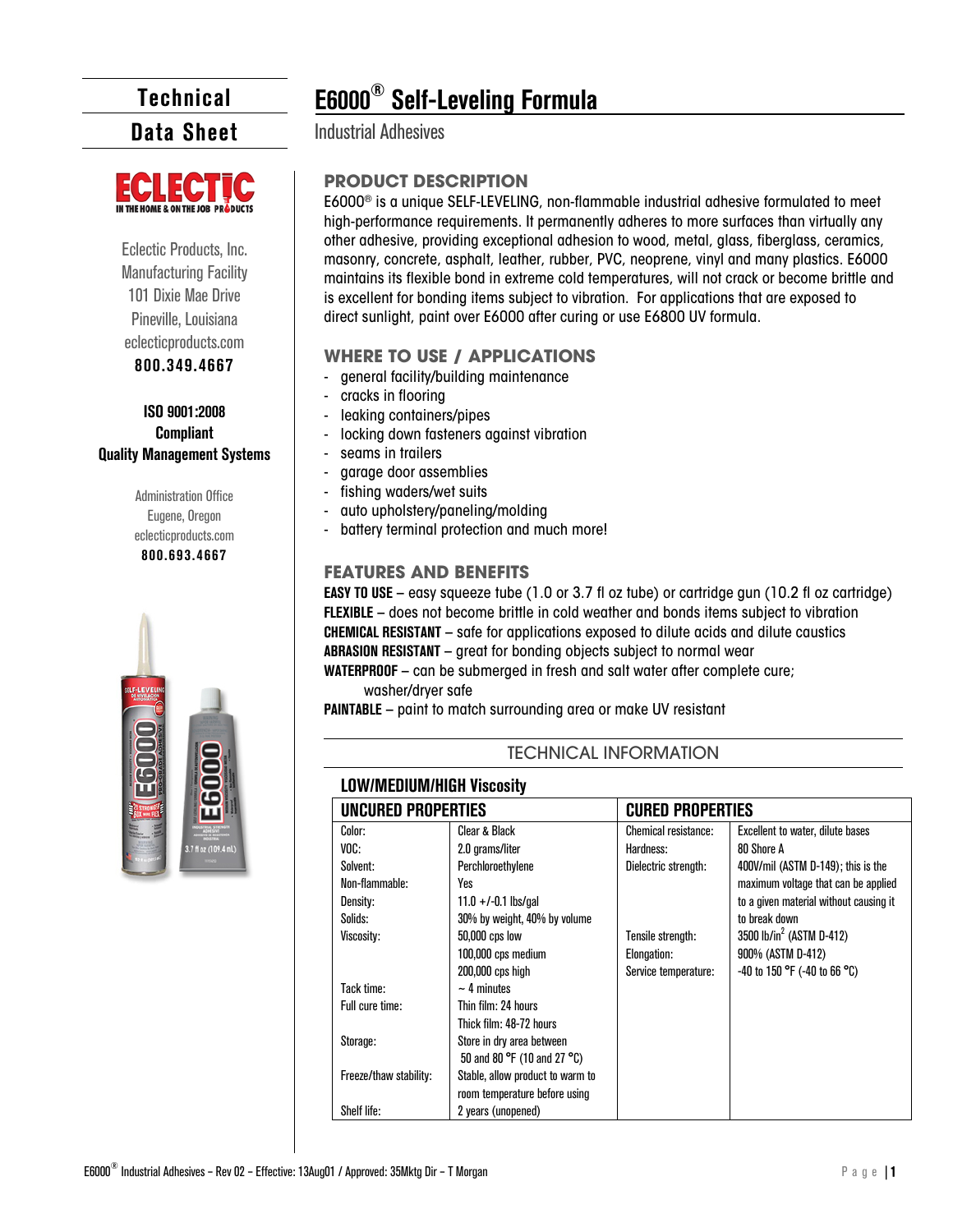## **E6000® Self-Leveling Formula**

### **Data Sheet**



#### Industrial Adhesives

| ADHESION TEST - Average values, 180° peel, ASTM D 903 |        |               |        |            |        |  |  |  |
|-------------------------------------------------------|--------|---------------|--------|------------|--------|--|--|--|
| ABS                                                   | 32 pli | Acrylic       | 36 pli | Aluminum   | 35 pli |  |  |  |
| Cement/Brick                                          | 25 pli | Glass         | 34 pli | Leather    | 20 pli |  |  |  |
| Neoprene                                              | 32 pli | Polycarbonate | 37 pli | <b>PVC</b> | 38 pli |  |  |  |
| Rubber                                                | 30 pli | Steel         | 45 pli | Tile       | 25 pli |  |  |  |
| Urethane                                              | 32 pli | Wood          | 40 pli |            |        |  |  |  |

#### **CHEMICALS THAT HAVE LITTLE OR NO EFFECT ON E6000®**

Acetic acid (5% and 10%) Ammonium hydroxide (3.4%) Ammonium nitrate (50%) **Antifreeze** Beer (3.2% alcohol by volume) Boric acid (3.1%) Distilled water Hydraulic oil Lactic acid (3.8%) Milk (fresh, tested at 40 °F) Motor oil (30w) Nitric acid (10% and 20%) Oxalic acid (3.1%) Phosphoric acid (30% and 60% as  $P_2O_5$ ) Potassium hydroxide (3.4%) Sodium carbonates (2.7%) Sodium chloride (10%) Sulfuric acid (3% and 10%) Wine (20% alcohol by volume)

#### **CHEMICALS THAT DISSOLVE E6000®**

Chevron solvent 1100 Chlorothane NU Cyclohexane Gasoline Methylene chloride Perchloroethylene Propyl acetate Toluene 1, 1, 1-Trichloroethane These are common solvents that dissolve E6000 when hardened samples were immersed. The dissolution with these solvents was not instantaneous and therefore does not preclude usage in all cases. Applications were an occasional splash or brief exposure is expected may be acceptable. Test a small area before full use.

E6000 exhibits excellent resistance to water, dilute acids and dilute bases. Thin films of E6000 were immersed in various chemicals for two weeks and exhibited weight gains of less than 2% and tensile strength loss of less than 10%. These chemicals are listed on the left. All percentages are given by weight unless otherwise noted.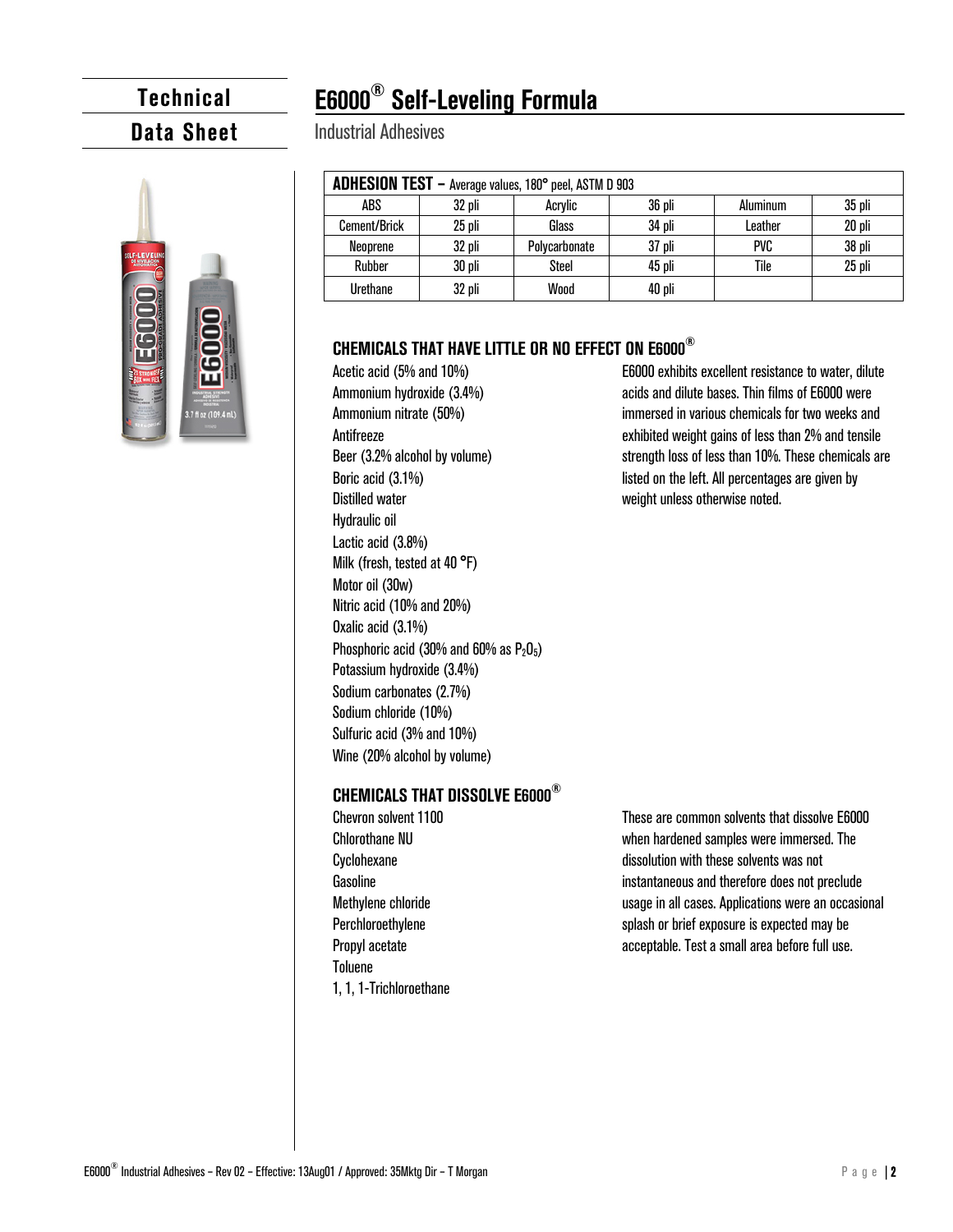### **Data Sheet**



# **E6000® Self-Leveling Formula**

Industrial Adhesives

#### DIRECTIONS and APPLICATION NOTES

Always test a small area before full use. For tube: use point of cap to puncture neck of tube to flow product. DO NOT SQUEEZE TUBE TO FORCE OPENING. For cartridges: clip nozzle tip and puncture cartridge inside nozzle to flow product. Cartridge gun is required.

- Step 1 Read directions and test small area before use.
- Step 2 Surface should be clean, dry and free of dirt. For best results lightly roughen surface before use.
- Step 3 Product can be used between 50 and 90 °F (10 and 32 °C).
- Step 4 Apply a thin coat to each surface. Wait approximately 2 minutes before mating surfaces
- Step 5 For maximum-strength bond, allow 24-72 hours for dry time.
- Step 6 Clean uncured adhesive with acetone or citrus-based solvents. Cured material may be removed by cutting or scraping. For prolonged storage after opening; for easy cap removal, apply a thin coat of petroleum jelly to the threads of the tube before replacing cap; for cartridge, cover or plug the opening of the nozzle.

For technical assistance, call 800.767.4667.

- Use product in a well ventilated area.
- E6000<sup>®</sup> hardens by solvent evaporation.
- E6000<sup>®</sup> is not recommended for any items that come into contact with food, drinking water or animals.
- E6000<sup>®</sup> is not recommended for use on Styrofoam™, polystyrene, polyethylene or polypropylene plastics, aquariums or refrigeration units.

#### HEALTH and SAFETY

**WARNING: POSSIBLE CANCER AGENT. EXPOSURE MAY RESULT IN NAUSEA, HEADACHE, CONFUSION OR INSTABILITY. MAY BE HARMFUL BY BREATHING VAPORS. EXPOSURE MAY** 

**CAUSE KIDNEY DAMAGE.** Contains perchloroethylene. Intentional misuse by deliberately concentrating and inhaling the contents may be harmful. **WARNING:** This product contains a chemical known to the State of California to cause cancer. Avoid breathing vapors. Use exhaust fan to remove vapors and ensure adequate cross ventilation. When using do not eat, drink or smoke. Avoid contact with skin. Wash thoroughly after handling. **FIRST AID:** If symptoms occur, move to fresh air. If symptoms persist, see a physician. If swallowed, do not induce vomiting. For further health information, contact a poison control center. **KEEP OUT OF REACH OF CHILDREN.** Conforms to ASTM D-4236.

Before working with this product, read and become familiar with information concerning hazards, proper use and handling. MSDS is available on line at:

eclecticproducts.com/msds/e6000 english.pdf; to request a hard copy of the MSDS, please send an e-mail to msds@eclecticproducts.com or call 800.333.9826..